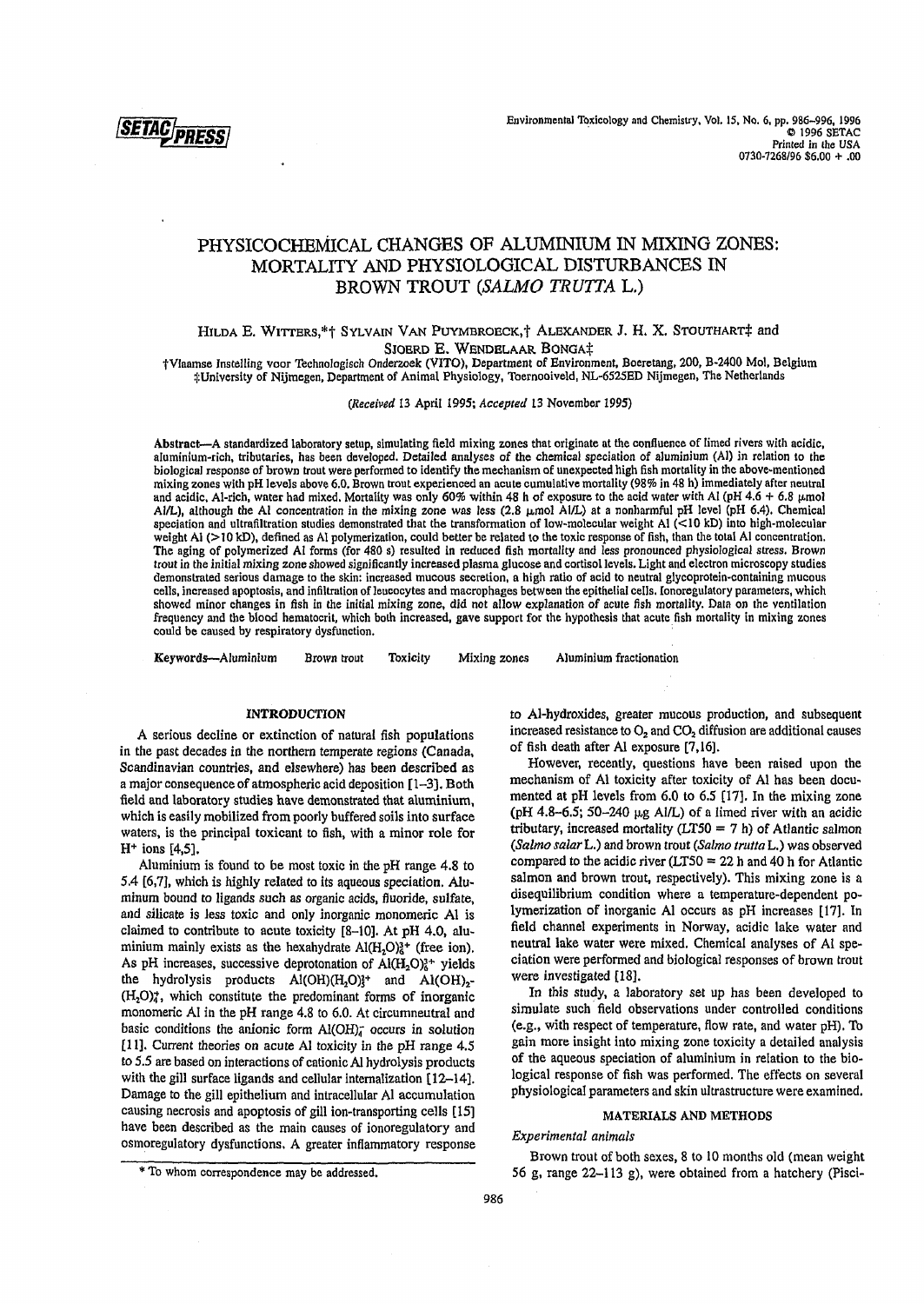

Fig. 1. A schematic presentation of the experimental set up of mixing zones in the laboratory at VITO-Mol.

culture Colette, Wavre, Belgium). They were stocked in 1,000- L fiberglass tanks that were continuously provided with aerated tap water (temperature 16°C; pH 8.6; [Na<sup>+</sup>] = 0.4; [Ca<sup>2+</sup>] = 1.0; [Cl<sup>-</sup>] = 0.3, and [HCO<sub>3</sub><sup>-</sup>] = 0.9 mmol/L). The fish were daily fed with commercially available trout pellets. The fish were maintained in these conditions at least 8 to 10 weeks prior to experimentation.

# *Experimental set up*

In a separate temperature-controlled room, a laboratory set up was built to simulate mixing zones as they occur in the field where an acidic tributary enters a limed neutralized river [17]. A scheme of the set up is presented in Figure 1. Water demineralized by reverse osmosis (EU-R0-TEC, 01-A-l) was pumped at a rate of 180 L/h from 2,000-L tanks, which were kept at 15°C, into the experimental room. Mineral salts (NaCl, KCl,  $CaCl<sub>2</sub>$ , MgSO<sub>4</sub>, and NaHCO<sub>3</sub>) were added with dosing pumps (Prominent Electronic, E1201). Then the water passed an overflow tank and ran into a 200-L reservoir. The pH was continuously measured in this reservoir and adjusted to pH 4.6 by an automatic pH controlling device (Prominent Dulcometer PHWSO14). This device was connected to the dosing pump just prior to the overflow tank where acid from a stock solution of  $0.1$  N  $H_2SO_4$ : HNO<sub>3</sub> (2:1) was added. A stirrer and aeration were placed in the 200-L reservoir to obtain a homogeneous water quality. The water was then divided into two circuits, with

each receiving approximately 75 L/h by two pumps (Prominent Vario HM). One represented the acidic, Al-enriched system where A1 was added by a dosing pump (Prominent Electronic E1201) from an AlCl<sub>3</sub> stock solution (100 mg Al/L in demineralized water, pH 4.0) to a nominal value of 200  $\mu$ g Al/L. The second circuit represented neutralized water, which was prepared by dosing (Prominent Electronic, E1201) NaHCO<sub>3</sub> to the system to get a pH rise from 4.6 to 6.7. At the end of each circuit, another 150-L reservoir was installed with aeration and continuous pH control. From these reservoirs, the water ran into the fish-exposure chambers by overflow. The plexiglass chambers were 11 cm wide, 40 cm long, and 30 cm high, and contained a volume of 3.9 L water in the absence of fish. Four fish exposure chambers were used in these experiments: the first (control) received the neutralized water from the reservoir; the second  $(Acid + Al)$  received the acidic, Al-rich water from the other reservoir, both at a flow rate of 75 L/h; and the third fish chamber (MIX1) represented the initial mixing zone at the confluence of neutralized and acidic, Al-rich water, leaving the foregoing fish chambers. The aging time of water in the first mixing zone was 90 s. The mixed water (flow rate  $= 150$  L/h) was then passed through a tube (residence time: 300 s) and entered a fourth fish chamber representing mixed water 390 s after mixing (MIX2). At the inflow of each fish exposure chamber, a baffler and aeration were provided to obtain an optimal and fast homogeneous distribution of the Al species. The wa-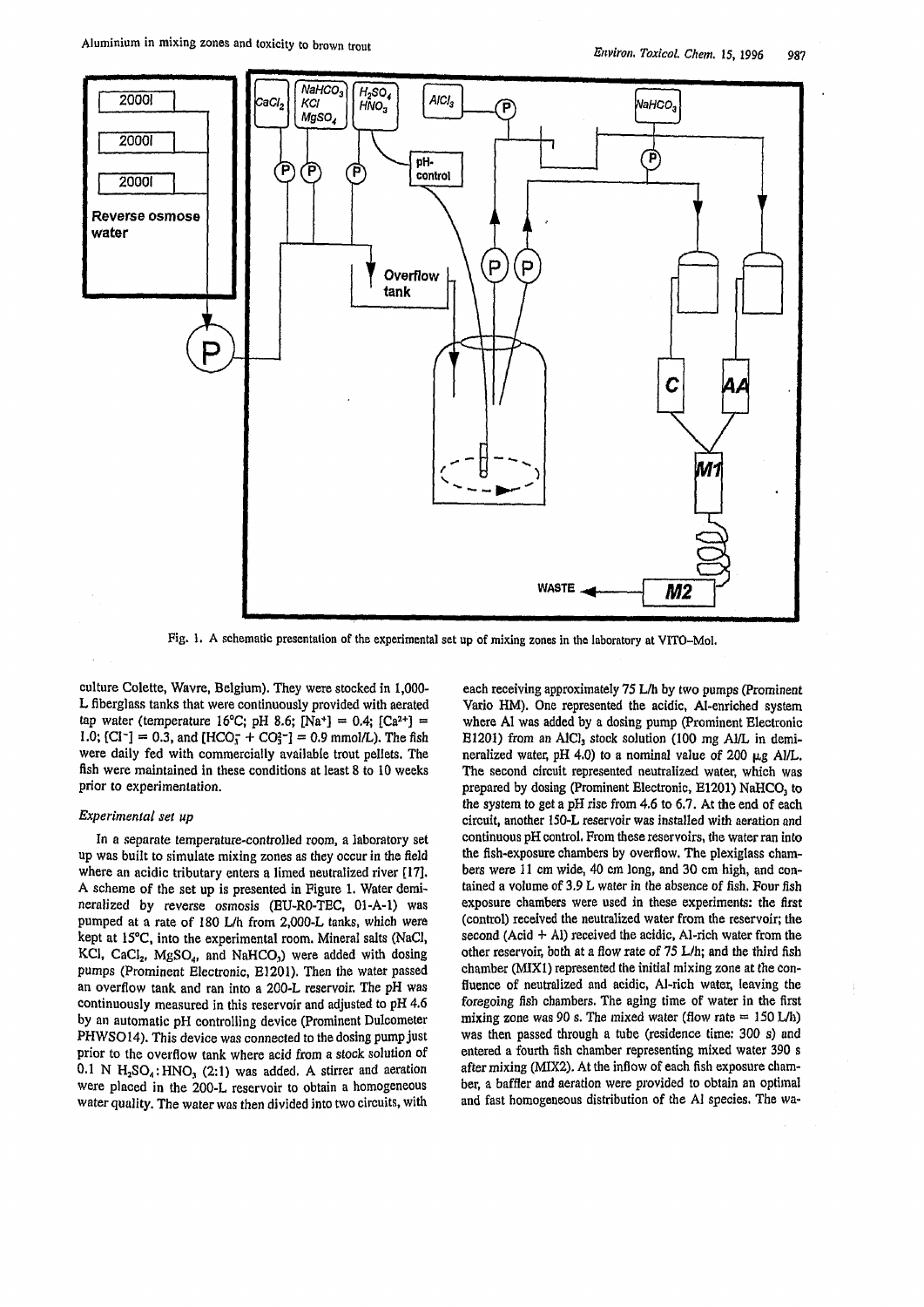terflow, pH, temperature, and total ion concentrations were daily measured.

### *Experimental procedure*

Feeding was stopped 3 d prior to the start of the acclimation period. Then the fish were transferred to the experimental room and distributed among the four fish chambers, which were continuously supplied with neutralized (control) water. In each chamber 8 to 10 fish were kept during the 4-d acclimation period. The experimental exposure was started by supplying the fish chambers with experimental solutions. The overflow of the reservoir with acidic, Al-rich water  $(Acid + Al)$  was connected with the second fish chamber and water was changed within a few minutes. Due to the confluence of the neutralized water and the acidic, Al-rich water at the entrance of the third fish chamber, a mixing zone was established (MIX1) (flow rate  $= 150$  L/h). The mixed water subsequently passed to the fourth fish chamber (MIX2) to replace the acclimation water. The fish were exposed for 48 h to these experimental conditions. The mortality was registered at 2-h intervals during the first 10 h of exposure and at 12-h intervals during the next 2 d. Ventilation frequency was estimated by counting opercular movements during 30 s for three different fish in each chamber after  $2, 6, 24,$  and  $48$  h of exposure. Biood sampling of two to three fish in each experimental group was also performed at these time intervals after ventilation frequency was measured. Fish were rapidly killed by a blow on the head and the blood was collected by caudal puncture with a preheparinized syringe. The experiment was repeated five times to get enough data for each sampling point and each experimental group. Due to mortality in some groups, the number of fish in some groups decreased substantially during the experiments, resulting in a variation of data numbers from  $n = 12$  to  $n = 1$ .

#### *Analytical techniques*

Water pH was measured with a Hamilton electrode (Liq-Glass) coupled to a pH meter (WTW, pH192). Low ionic strength buffers of pH 4,10 and pH 6.97 (Orion, No. 700001) were used for calibration and the water sample was diluted (1: 100) with 3 M KC1 to get comparable ionic strength levels. The concentrations of Na<sup>+</sup>,  $Ca^{2+}$ , and Mg<sup>2+</sup> were measured by plasma emission spectrophotometry (Jarrell Ash, Atomcomp Model 750). The Cl<sup>-</sup> concentration in the water was determined by segmented flow analysis (Skalar, model 5100), The total Al concentration in water samples was measured by graphite furnace (Type THGA) atomic absorption spectrophotometry (Perkin Elmer, model 5100 PC) after samples were acidified for at least 1 h to pH 1.0 with HC1.

Speciation studies of aqueous Al were performed using the Bames-Driscoll extraction-cation-exchange method in combination with hollow fiber ultrafiltration [19], Three replicate samples for each experimental condition were taken and independently processed. Four chemical fractions can be determined by the HQ/MIBK method [20,21] in which Al is bound to 8 hydroxyquinoline and extracted at pH 8.3 with methylisobutylketon within 20 s. The extracts were kept for 24 h at 4°C prior to spectrophotometric measurements (Perkin Elmer, Lambda 2) at room temperature. Absorbance measurements were carried out only at 395 nm. Corrections for iron interference were not performed because the iron concentration present in the water samples was below detection levels. The monomeric Al form (Al,) was determined by direct extraction of water samples [21]. The samples were also run under standardized conditions through an Amberlite IR-20 cation-exchange resin column. The aluminium present in the eluate was defined as nonlabile aluminium, often called organic monomeric Al, termed Al. [21], The concentration of labile or inorganic monomeric Al (Al,) was calculated as the difference between  $AI_a$  and  $AI_a$ . The total reactive aluminium (Al,) was analyzed by HQ/MIBK extraction after acidifying untreated water samples with HC1 to pH 1.0 for at least 1 h.

Further fractionation of water samples was performed using an Amicon H1P 10-20 hollow fiber cartridge, which allowed division of water samples into two molecular weight fractions. In this study, some experiments were performed with hollow fiber cartridges with a nominal molecular weight cutoff level of either 3 kD or 10 kD. The fractionation method of Barnes/ Driscoll [20,21] was only performed on the filtrates obtained with the cartridge with a cutoff level of  $10 \text{ kD}$ . The Al speciation studies were performed in the experimental temperature-controlled room in order to exclude temperature effects and to reduce time between sample collection and treatment in order to minimize molecular weight transformation during analysis. The hollow fiber cartridge was set up in the immediate vicinity of the fish exposure chambers for the same reason. Some preliminary ultrafiltration experiments were performed in order to find out whether the ratio of high-molecular weight forms versus low-molecular weight forms could be different in the presence or absence of fish in the exposure chambers. Because no differences were found by this experiment, collection of water samples for ultrafiltration was performed in the absence of fish, thus omitting stress effects on fish during the experiments.

The study of the biological response of brown trout consisted of observations of mortality and ventilation frequency, and collection of blood samples for the analysis of several parameters. Some blood was distributed into ammonium heparinized microcapillary tubes (Clay Adams, No. 1025) and centrifuged for 10 min (Sarstedt, Desaspeed MH-2) to allow hematocrit determination. The remainder of the blood was centrifuged to obtain plasma. An automated analyzer (Hitachi 705) was used to determine [Cl<sup>-</sup>] (Hycel chloride test), glucose (Boehringer, automated analyses 704.067), and protein content (Boehringer, automated analyses 704.705) in plasma samples. [Na+], [Ca2+] and [Mg2+] were determined by argon plasma emission spectrophotometry (Jarrell Ash, Atomp comp, model 750) and [K+] was measured by atomic absorption spectrophotometry (Perkin Elmer, Model 5100 PC) in plasma samples diluted 1:200 with 0.01 N HC1. Plasma cortisol was determined in a radioimmunoassay (RIA) as described by De Man et al. [22]. The cortisol antiserum was produced by S. Klinger, St. Albans COO1/2.<sup>3</sup>H-Jabelled cortisol was purchased from Amersham International. Bound and free cortisol were separated by precipitation of the immunocomplex with Sac-Cel (Nichols Institute Diagnostics, The Netherlands), and diluted five times.

For histology, skin samples were taken from the ventral side, between the pectoral fins. For light microscopy, tissues were fixed in Bouin's solution and, after dehydration in a graded series of ethanol and xylene, embedded in paraplast. Cross sections of  $7 \mu m$  thickness were mounted on glass slides and stained for 10 min with Alcian Blue (pH 2.5) to identify mucous cells containing acid glycoproteins. Of every skin sample, 25 fields (each with a length of 1 mm of cross-sectioned epidermis) were examined to determine mucous cell density and the ratio of mucous cells containing acid (Alcian blue positive) or neutral glycoproteins (Alcian blue negative). For electron microscopy, tissues were fixed for 10 min in 3% glutaraldehyde buffered in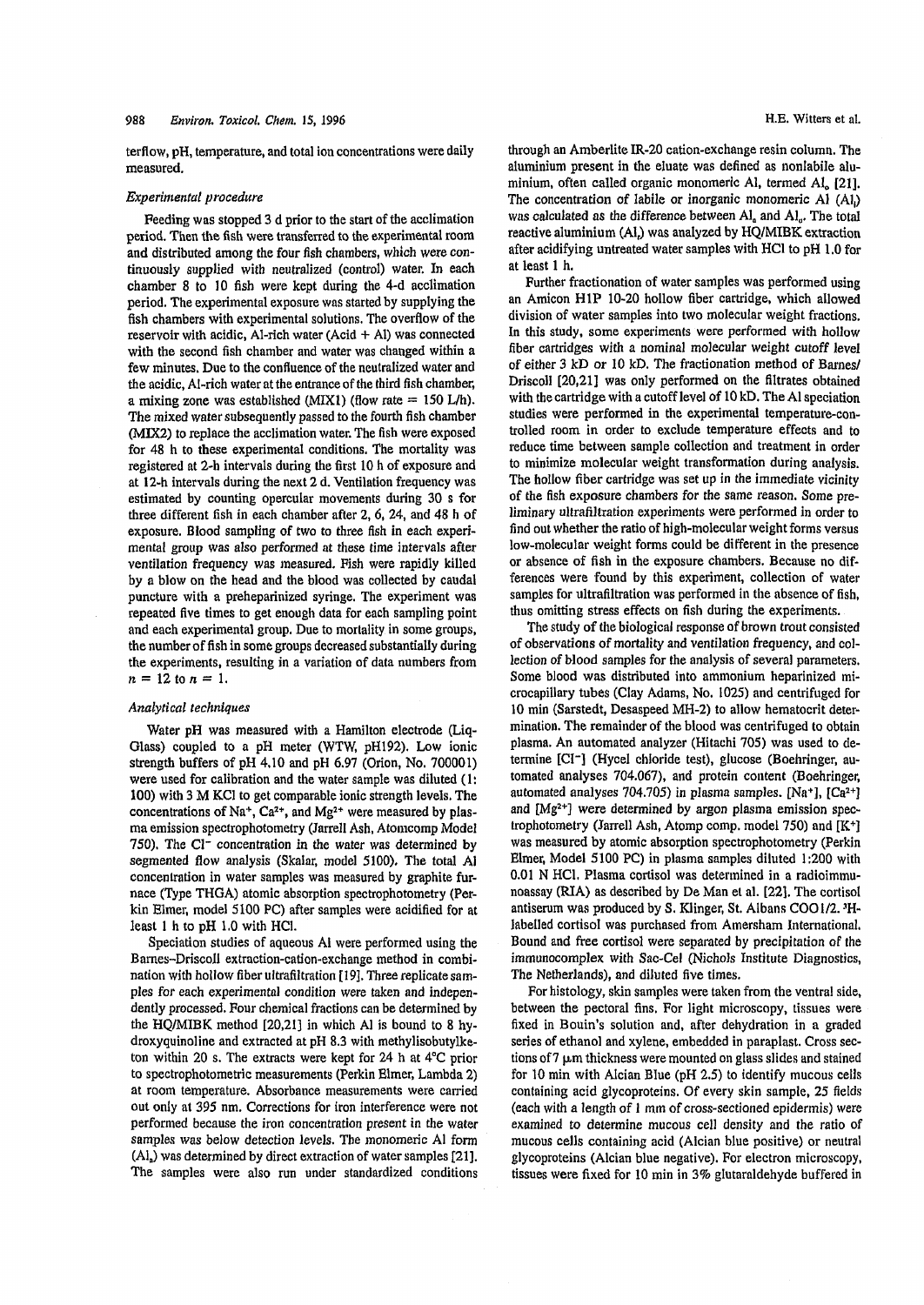Aluminium in mixing zones and toxicity to brown trout *Environ. Toxicol, Client.* 15,1996 989

|                                           | Control<br>(neutralized<br>water) | $ACID + AI$<br>(acidic,<br>Al-enriched<br>water) | MIX1<br>(mixing zone,<br>aging<br>time = $90 s$ ) | MIX2<br>(mixing zone,<br>aging<br>time = $480 s$ |
|-------------------------------------------|-----------------------------------|--------------------------------------------------|---------------------------------------------------|--------------------------------------------------|
|                                           |                                   |                                                  |                                                   |                                                  |
| рH                                        | $6.7 \pm 0.1$                     | $4.6 \pm 0.1$                                    | $6.4 \pm 0.1$                                     | $6.4 \pm 0.1$                                    |
| Temp. (°C)                                | $16 \pm 1$                        | $16 \pm 1$                                       | $16 \pm 1$                                        | $16 \pm 1$                                       |
| Na <sup>+</sup> (µmol/L)                  | $565 \pm 22$                      | $409 \pm 17$                                     | $487 \pm 22$                                      | $487 \pm 17$                                     |
| $Mg^{2+}$ (umol/L)                        | $14 \pm 1$                        | $13 \pm 1$                                       | $14 \pm 1$                                        | $14 \pm 1$                                       |
| $Ca2+$ ( $\mu$ mol/L)                     | $25 \pm 3$                        | $25 \pm 3$                                       | $25 \pm 3$                                        | $25 \pm 3$                                       |
| $Cl^-$ ( $\mu$ mol/L)                     | $243 \pm 11$                      | $262 \pm 8$                                      | $257 \pm 11$                                      | $260 \pm 14$                                     |
| $\mathrm{Al}_{\mathrm{m}}$ ( $\mu$ mol/L) | n.d. <sup>a</sup>                 | $6.82 \pm 0.44$                                  | $2.78 \pm 0.26$                                   | $2.78 \pm 0.37$                                  |

Table 1. Major water quality parameters (mean values  $\pm$  SEM,  $n = 4$ ) in the fish exposure chambers

 $n.d.$  = nondetectable by plasma emission spectrophotometry (less than 1  $\mu$ mol/L).

sodium cacodylate (0.1 M, pH 7.4), and postfixed for 1 h in 1% osmium tetroxide in the same buffer. Ethanol-dehydrated tissues were embedded in Spurr's resin. Ultrathin sections, collected on 150-mesh copper grids, were contrasted with uranyl acetate and lead citrate, and examined in a Jeol 100 CXII transmission electron microscope.

## *Data analysis*

All values from chemical analysis are presented as means  $\pm$  standard error of the mean (SEM). Biological data were first examined for fit to a normal distribution and homogeneity of variance, Physiological endpoints from all exposure groups (control, Acid + Al, MIX1, MIX2), exposure durations (2, 6, 24, and 48 h), and experimental runs (five) were analyzed for significant effects of treatment, exposure time, experimental replicate, and interactive effects using MANOVA. Main effects appeared from experimental treatment and exposure duration. Individual values for experimental runs were pooled for each treatment and each exposure time. Mean values were presented in the figures and compared using a Student's *t* test or a Duncan's multiple range test. The treatment groups, Acid  $+$  Al, MIX1, and MIX2 were compared with the control group and statistical differences are indicated by asterisks in the figures ( $*$ :  $p < 0.05$ ; \*\*:  $p < 0.01$ ; \*\*\*:  $p < 0.001$ ). Physiological responses were also compared between MIX1 and MIX2 at 2, 6, and 24 h and statistical differences are indicated by plus signs in the figures  $(+: p < 0.05; ++: p < 0.01; ++: p < 0.001$ . The latter comparison was not made at 48-h exposure because only one fish  $(n = 1)$  survived for 48 h in MIX1. All calculations were performed using the Statistica<sup>®</sup> (Statsoft<sup>®</sup>, Tulsa, OK, USA) statistical software package.

# RESULTS

#### *Water chemistry*

The data on the measurements of several water quality parameters in the fish exposure chambers are presented in Table 1. In the control group, the pH level was continuously kept at 6.7. The pH level in the mixing zones, MIX1 and MIX2, was slightly less (pH 6.4) but remained the same in both exposure chambers during the whole experiment. In the Acid  $+$  Al group, the mean pH value was 4.6 and the measured Al level was 6.82 umol/L. The total level of Al was reduced by approximately 50% in the mixing zones, as could be expected from equal flow rates of neutralized and acidic, Al-enriched water.

More details on water chemistry were obtained from ultrafiltration and Al fractionation studies. In a preliminary experiment, comparative ultrafiltration, with a 3-kD and a 10-kD membrane, of water samples from the Acid  $+$  Al, the MIX1, and the MIX2 group was performed (Fig.  $2$ ). It was demonstrated that the Al fraction with a size less than 3 kD was low and of the same order of magnitude in each group (respectively 8, 12, and 14% of total Al in the Acid  $+$  Al, MIX1, and MIX2 groups). The distribution of low- and high-molecular weight fractions differed between experimental groups when ultrafiltration with a cutoff of 10 kD was carried out. In the Acid  $+$ Al group, the major fraction of Al was of a size less than 10 kD (70%) compared to respectively 14 and 15% in MIX1 and MIX2. The same distribution of low- versus high-molecular weight factions of Al was found when ultrafiltration was performed with water samples collected from fish exposure chambers containing five brown trout each (Fig. 2). It was concluded from these results that further Al speciation studies should be performed with a hollow fiber cartridge with a cutoff level of 10 kD and that watersamples should be collected before or at the end of the biological experiments (no fish in exposure chambers).

Results on combined ultrafiltration and fractionation studies are presented in Figure 3. The figures illustrate that the total reactive Al (Al<sub>r</sub>) highly corresponds to the monomeric form  $(Al<sub>s</sub>)$  in the Acid + Al group. Most Al in this experimental group was in a low-molecular weight form  $(\langle 10 \text{ kD} \rangle)$ : 69% of



Fig. 2. The concentration of total A1 (complete bar) and the ultrafiltrable fraction (filled or shaded parts) of the total Al in watersamples from three experimental groups:  $Acid + Al$  (pH 4.6), MIX1 (pH 6.4), and MIX2 (pH 6.4). The first two bars in each experimental group represent total Al with ultrafiltrable fraction of, respectively, molecular weight  $<$ 3 kD ( $\blacksquare$ ) or  $<$  10 kD ( $\blacksquare$ ). The third bar in each experimental group represents data obtained in the presence of five fish with total Al and the ultrafiltrable fraction of a molecular weight  $\lt 10$  kD ( $\mathbb{X}\$ ). Mean values with SEM are presented  $(n = 3)$ .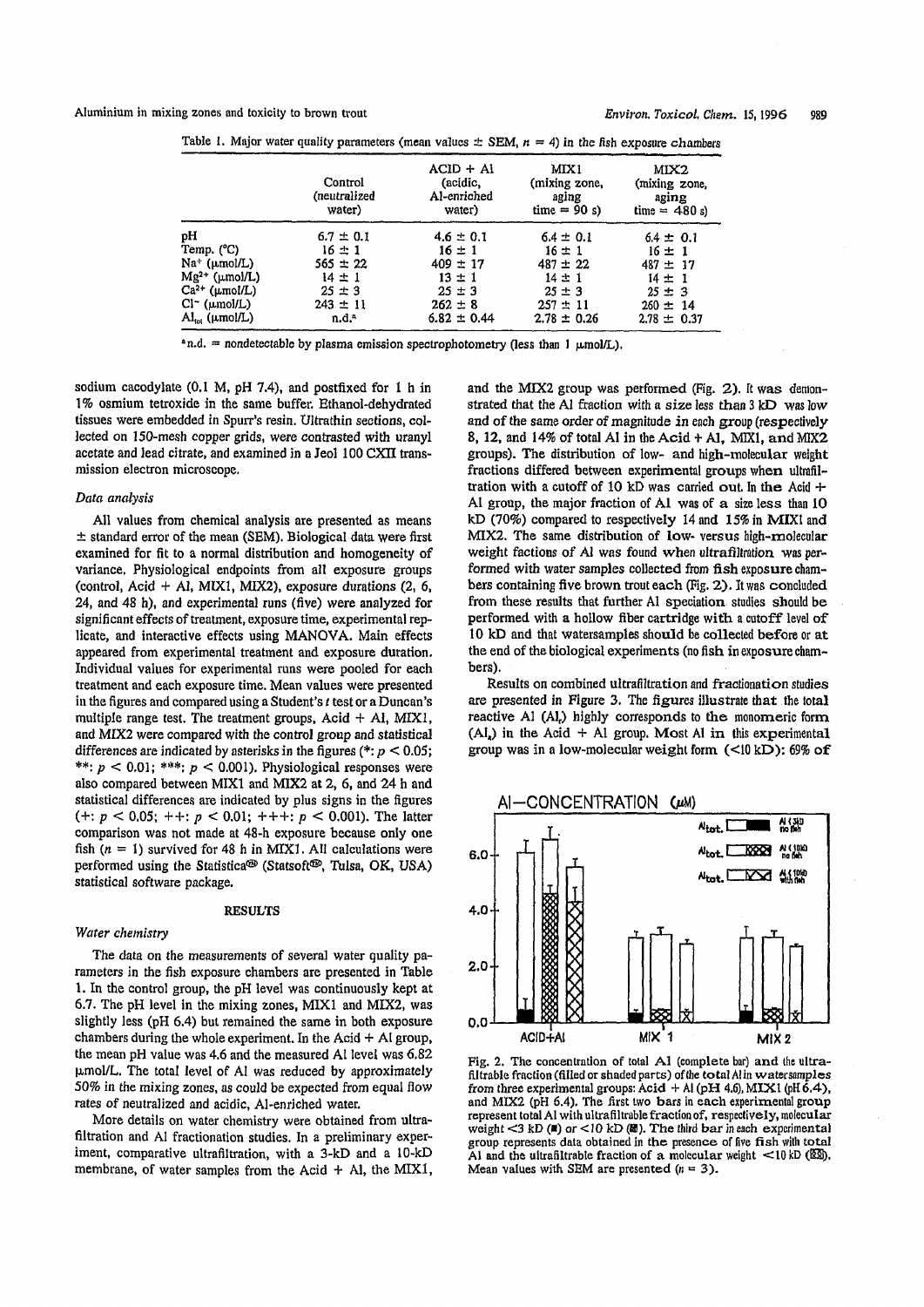

Pig. 3. The concentration of the total Al (complete bar) and the ultrafiltrable fraction with a molecular weight cutoff of 10 kD (filled or shaded part) of different Al fractions: total reactive Al (Al,)  $(\blacksquare)$ , monomeric Al  $(Al_n)$  ( $\mathbb{B}$ ), and monomeric organic Al  $(Al_o)$  ( $\mathbb{B}$ ) in water samples from three experimental groups: Acid + Al (pH 4.6), MIX1 (pH 6.4), and MIX2 (pH 6.4). Mean values with SEM are presented  $(n = 3)$ .

Al, and 73% of Al,. The amount of monomeric organic Al was negligible  $(3\%$  of total Al<sub>r</sub>), which is as expected because of the absence of organic substances in our artificially prepared experimental solutions. The total Al, was reduced 50% in the mixing zone (MIX1 and MIX2) compared to the Acid  $+$  Al group. The monomeric Al  $(Al)$  was 25% (MIX1) and 38% (MIX2) lower than the total Al. The latter appeared to be the main chemical difference between MIX1 and MIX2. The occurrence of Al polymerization in the mixing zone is demonstrated by the results of the ultrafiltration. Most Al (80% in  $MIX1$  and  $77.3\%$  in  $MIX2$ ) has a molecular weight size of more than 10 kD, which is the reverse of the size distribution in the Acid  $+$  Al group. A significant amount of monomeric organic Al  $(A<sub>b</sub>)$  (14 and 14.4% of Al, in MIX1 and MIX2) was measured by the cation-exchange method.

#### *Fish mortality*

Data on cumulative mortality of brown trout in each experimental condition  $(n = 40 - 44$  at  $t = 0$ , with decreasing numbers due to intermittent blood sampling) are presented in Figure 4. The rate of mortality was highest in MIX1 and increased up to 98% after 48 h of exposure. The mortality in the Acid  $+$  Al group started after 24 h of exposure and increased up to 60%. Fish mortality in MIX2 remained low (14%) compared to MIX1 despite similar chemical conditions for pH and total Al concentration.

### *Physiological parameters*

The data on changes of hematological, respiratory, and ionoregulatory parameters are presented in Figure 5. Measurements of the ventilation frequency (Fig. 5A) gave an indication of respiratory stress. An increase in the ventilation frequency was significant  $(p < 0.001)$  after 3 h in all experimental groups compared to the control. The ventilation frequency in MIX1 was also significantly higher compared to MIX2 during the first 24 h of exposure. Data on hematocrit values as presented in Figure 5B demonstrate that two groups, Acid  $+$  Al and MIX1, were most affected: an immediate increase in the hematocrit value was observed in **MIX1,** which remained high, whereas the hematocrit value in the Acid  $+$  Al group increased with



Fig. 4. Cumulative mortality of brown trout as a function of time of exposure to either control,  $(\diamondsuit)$ , Acid + Al  $(\circlearrowright)$ , MIX1  $(\triangle)$ , or MIX2 (▼) water.

some delay and became significantly higher than the control after 24 h of exposure  $(p < 0.001)$ . Comparison of MIX1 and MIX2 showed significant differences at 6 and 24 h of exposure. Figure 5C and D show that ionoregulatory disturbances were most pronounced in the Acid  $+$  Al group. Both plasma [Na+] and [Cl<sup>-</sup>] decreased to significantly  $(p < 0.01)$  lower values as a function of time during the first 24 h. Slight decreases of plasma [Cl<sup>-</sup>] were seen in MIX1 and both plasma [Cl<sup>-</sup>] and plasma [Na+] in MIX2 were slightly decreased. The extremely low value at 48 h for plasma [Na+] and  $[Cl^-]$  in MIX1 probably represents the physiological condition of a dying fish  $(n = 1$  at 48 h in MIX1). The levels of  $[Ca^{2+}]$ ,  $[Mg^{2+}]$ , and  $[K^+]$  were also measured in blood plasma but no significant changes were observed in any of the experimental groups. The general stress condition of fish in the exposure groups is represented by the increased glucose and cortisol level in the blood plasma. The significant changes of the glucose level in the MIX1 and Acid  $+$  Al group were of the same order of magnitude (Fig. 5E). Plasma cortisol levels of the Acid  $+$  Al group showed a fourfold increase at 6 h  $(p < 0.001)$ . The levels of the MIX1 group increased 20-fold at 6 h and remained elevated for 24 h *(p <* 0.001). The levels of the MIX2 group increased slightly at 2 h *(p* < 0.02) and threefold at 6 h *(p <* 0.001), but decreased close to control levels at 24 h (Fig. 5F). Significant differences were observed for plasma glucose and cortisol levels between M1X1 and MIX2 after 6 and 24 h of exposure.

### Light and electron microscopy of the skin

In the skin of control fish the total number of mucous cells and the number of mucous cells containing acid or neutral glycoproteins was constant during the experiment (Fig. 6A). The ratio of mucous cells containing acid glycoproteins to mucous cells containing neutral glycoproteins was about 0.5 (Fig. 6B). The total number of mucous cells in the MIX1 group was significantly  $(p < 0.05)$  decreased after 2 h of exposure, whereas in the Acid  $+$  Al and MIX2 groups the decrease became significant  $(p < 0.05)$  after 24 h. The ratio of acid to neutral glycoprotein-containing mucous cells increased significantly at 6 h in the MIX1 group and at 24 h in the Acid  $+$  Al and the M1X1 groups (Fig. 6B),

The epidermis of the control fish in general conformed to the recent description by Iger et al. [23]. The epidermis was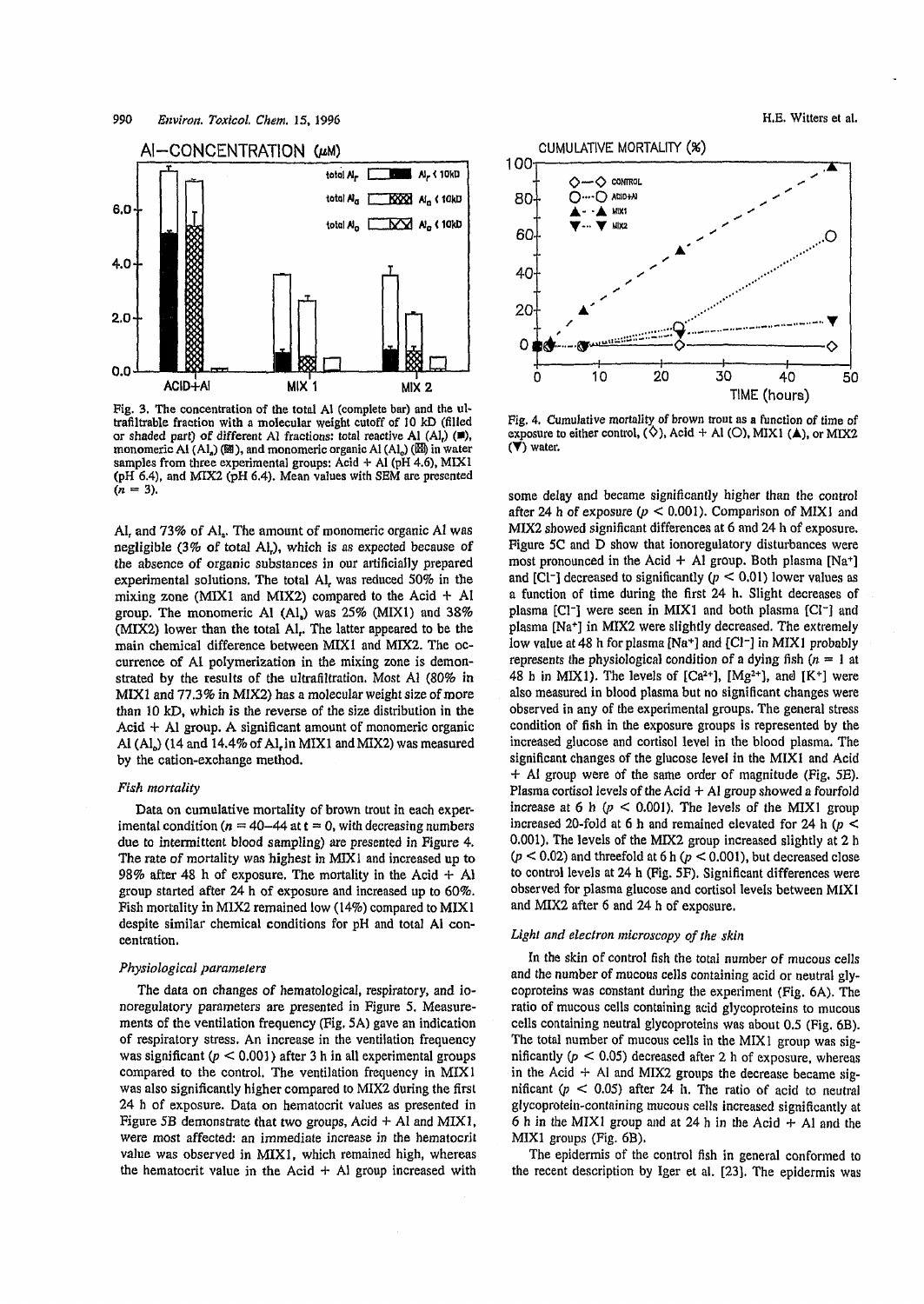Aluminium in mixing zones and toxicity to brown trout *Final Communication*. *Environ. Toxicol. Chem.* 15, 1996 991



Fig. 5. Physiological parameters: (A) ventilation frequency, (B) hematocrit, (C) plasma sodium concentration, (D) plasma chloride concentration, (E) plasma glucose concentration, and (F) plasma cortisol concentration in brown trout as a function of time of exposure to either control (d), Acid + A! ( $\blacksquare$ ), MIX1 ( $\square$ ); or MIX2 ( $\boxtimes$ ) water, Mean values with 95% confidence intervals are presented. Plasma cortisol levels were not determined after 48 h of exposure. At 48 h only one fish survived in MIX1, which is represented as a single value, Significant differences with the control group for each time interval are indicated with asterisks: *\* p <* 0.05, *\*\* p* < 0.01, \*\*\* *p* < 0.001, Significant differences of MIX2 in comparison with M1X1 at 2, 6, and 24 h are indicated with plus signs: + < *p* < 0.05, + + *p* < 0.01, + + + *p <* 0.001.

mainly composed of filament cells and mucous cells. Most of the mucous cells contained electron-transparent secretory granules, probably representing neutral glycoproteins (Fig. 7A). Very few filament cells showed the cytoplasmic and nuclear densification typical for apoptosis. In these cells transparent secretory granules were only occasionally observed, and were exclusively in the upper layer of filament cells. Macrophages and lymphocytes were scarce. Contrastingly, in the epidermis of the Acid + Al and MIX1 groups phenomena of apoptosis as well as transparent secretory granules were very common in the upper layers of filament cells. In the upper cell layer, the intercellular spaces were enlarged (Fig. 7B and C). Numerous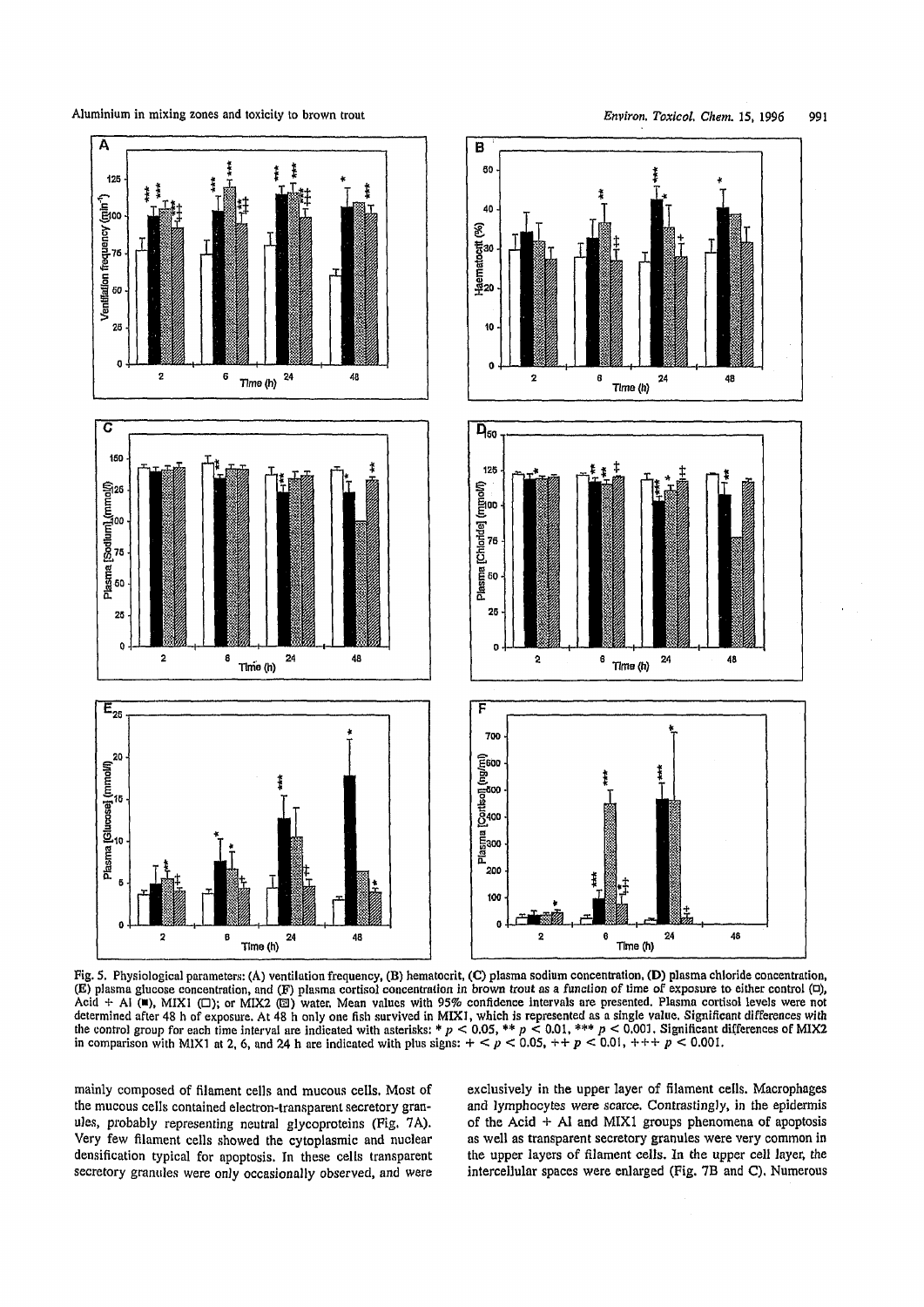



Fig. 6. Number of mucous cells (both Alcian Blue-positive and -negative cells) in the epidermis (A) and ratio of Alcian Blue-positive (acid glycoproteins  $= A$ ) and Alcian Blue-negative (neutral glycoproteins  $= N$ ) mucous cells in the epidermis (B). The experimental groups are control  $(\Box)$ , Acid + Al  $(\blacksquare)$ , MIX1  $(\boxtimes)$ , and MIX2  $(\boxtimes)$ . Means  $\pm$  SEM;  $n = 5$  (except at 6 h:  $n = 6$  in MIX1 and MIX2; at 24 h:  $n = 6$  in Acid + Al,  $n = 2$  in MIX1,  $n = 4$  in MIX2). Significant differences compared to control are indicated with asterisks (\* 0.05) and significant differences between MIX1 and MIX2 are indicated with plus signs  $(+ p < 0.05)$ .

lymphocytes were present between the filament cells (Fig. 7D and E). Macrophages were also common in these areas (Fig. 7E). The condition of the epidermis of the MIX2 fish was intermediate between that of the controls and the Acid  $+$  Al and MIX1 groups. The number of mucous cells was decreased in the Acid  $+$  Al and MIX1 groups, which was mainly due to the disappearance of these cells from the upper cell layers. In the MIX2 group, more than in the Acid  $+$  Al and MIX1 groups, differentiating mucous cells were observed in the lower layers of the epidermis of fish exposed for 24 and 48 h. Many of the differentiating mucous cells contained secretory granules with electron-dense cores, probably representing neutral glycoproteins (Fig. *IF).*

## DISCUSSION

#### *Experimental set up*

This paper presents the first results from standardized laboratory studies that simulate an in situ mixing zone of a limed river and an acidic tributary, as was first described by Rosseland et al. [17]. The laboratory approach allowed us first to eliminate the poorly predictable interference of physicochemical parameters on Al speciation, such as organic carbon and seasonal or diurnal temperature changes, and second to perform a detailed physiological evaluation of the biological responses of exposed fish.

Comparison of the data on Al chemistry and mortality of brown trout in the laboratory mixing zone set up (Figs. 3 and 4) with the field observations [17,18,24] confirmed that the effects on fish were also in line with the field observations. The highest mortality (98%) was seen in the initial mixing zone (MIX1) with low total Al levels (2.8  $\mu$ mol/L) at pH 6.4. This confirms the very high toxicity of Al in freshly mixed acidic and neutral water at a pH at which Al, until recently [17] was considered not toxic. The mortality was reduced to 15% when the mixed water (2.8  $\mu$ mol Al/L, pH 6.4) was aged for 480 s (Fig. 4). Mortality was intermediate in the group exposed to higher Al levels (6.8  $\mu$ mol/L) at pH 4.6. It is evident that Al toxicity to fish is not related to the total Al concentration in the water and that it neither is limited to the pH range 4.5 to 6.0 [7,11,25].

#### *Water chemistry*

Complexing agents known to influence speciation and bioavailability and hence toxicity of Al do not differ between the experimental groups. Compounds such as F-, organic substances (e.g., humic or fulvic acids), or  $H_4SiO_4$  that reduce Al bioavailability and toxicity [8-10] were not present in any of the experimental solutions. Calcium, which at elevated levels should mitigate toxic effects of Al at low pH by gill surface interactions [6], remained at the same low level of 2.5  $\mu$ mol/L in all the experimental groups (Table 1). The pH, the Al concentration, and the age of the experimental solutions for MIX1 and MIX2 remain the crucial parameters that differ between the experimental groups.

Most laboratory studies on Al toxicity to fish and invertebrates have described the pH-related toxicity as a function of the occurrence of soluble monomeric Al species. At low pH,  $AI(H, O)<sub>6</sub>$ <sup>+</sup> is the predominant form, which is converted to Al(OH) $(H_2O)_3^{2+}$  and Al(OH)<sub>2</sub> $(H_2O)_4^{+}$ , due to successive deprotonation as pH increases. As pH increases above 6.2, the anionic form,  $\text{Al}(\text{OH})_{4}^{-}$ , becomes the predominant one. Precipitation of Al as  $Al(OH)$ <sub>3</sub> has been described [6,26] only in oversaturated solutions when inorganic Al-OH forms exceed gibbsite solubility, Our results from ultrafiltration studies with a hollow fiber cartridge with a molecular weight cutoff of 3 kD demonstrated, however, that in acid water (pH 4.6), only a minor fraction  $(\sim)10\%$  of the Al forms had a size less than 3 kD. Thus only a small portion of Al in acidic water could be present in the monomeric form. At pH 4.6, about 60% of the Al was found to have a molecular weight between 3 and 10 kD. These results demonstrate that polymerization of monomeric AI-OH forms to high-molecular weight molecules  $(>3 kD)$  can occur in artificially prepared experimental solutions in the laboratory even at pH < 5.0.

When pH was increased from 4.6 to 6.4 (in MIX 1 and MIX2) polymerization appeared to be more pronounced, because 85% of the total Al had a molecular weight higher than 10 kD. The likelihood of Al polymerization as a function of a pH increase in natural waters has been described by Driscoll and Schecher [1 ]]. The monohydrated monomeric Al ions may form a dimer by a dihydroxide bridge. This form is considered unstable but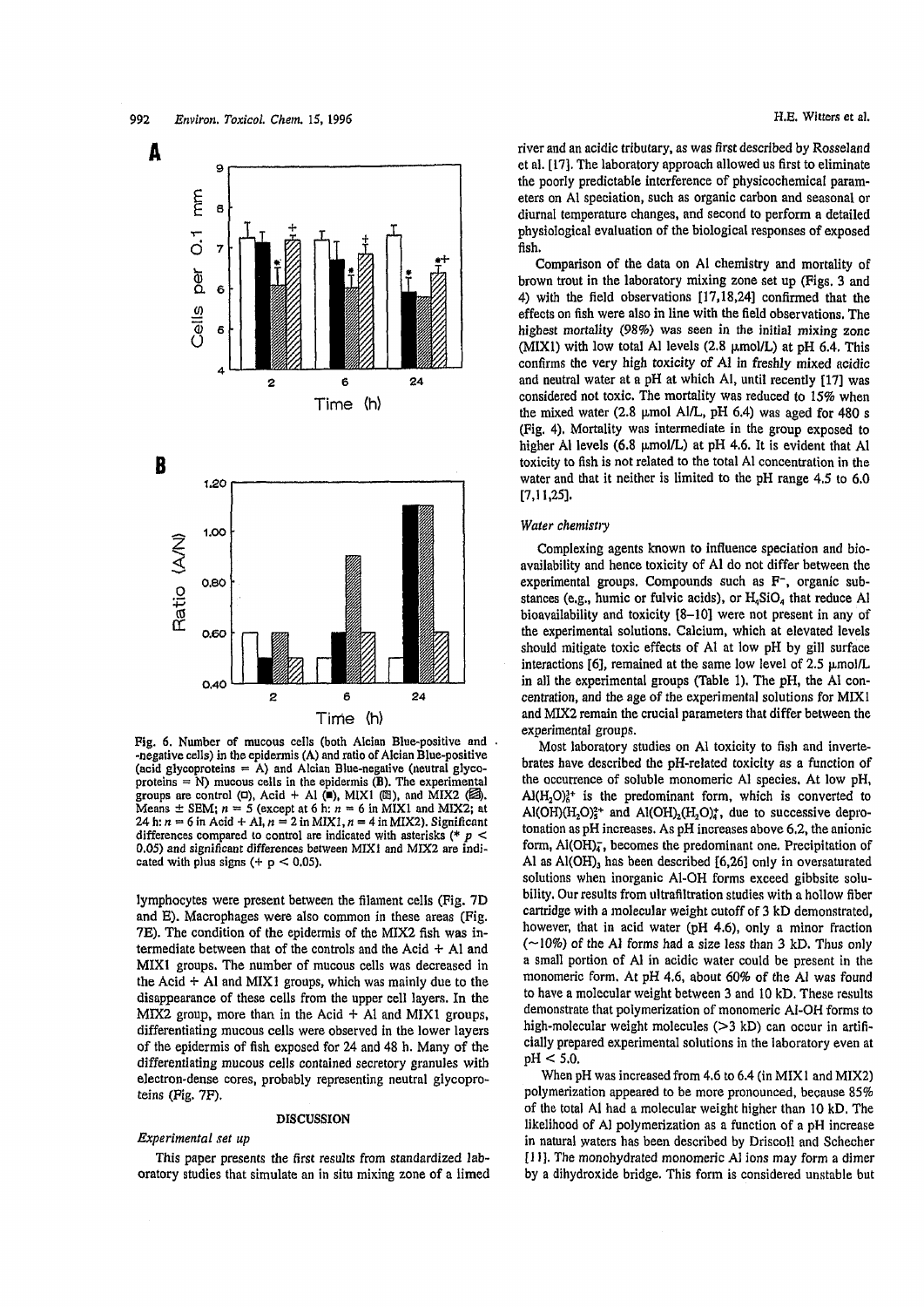Aluminium in mixing zones and toxicity to brown trout *Environ. Toxicol. Chem.* 15, 1996 993



Fig. 7. Electron micrograph of the epidermis of a brown trout; bars represent  $1 \mu m$ . (A) Control, showing middle infinition cells and part of a mucous cell with transparant secretory granules (m). (B) MIX1 group, 24 h. Upper layers of the epidermis showing<br>filament cells with necrotic swellings (n) and apoptotic filaments cells (a); nucleus (1). (F) MIX 1 group, 24 h. Middle part of the epidermis, showing mucous cell with dense-cored secretory g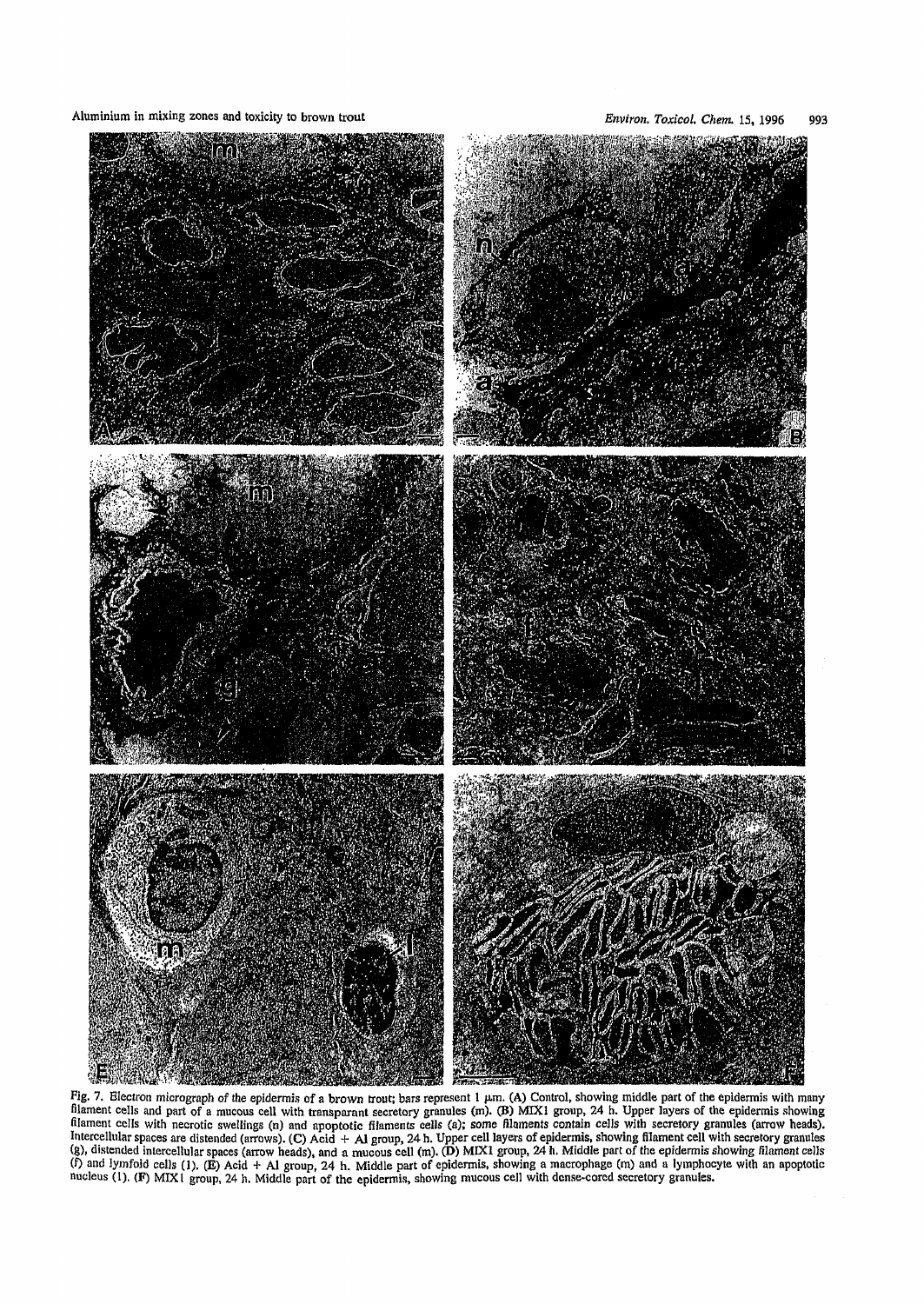may result in the formation of a stable Al polymer in a ring structure, formed by six Al hydroxide octahedra  $\text{Al}_6(\text{OH})_{12}$ <sup>6+</sup> molecules. These ring-shaped polymers may further coalesce to double- or triple-ring structures  $(Al_{10}(OH)_{22}^{3+}$  or  $Al_{13}(OH)_{30}^{9+})$ . More than 10 Al polymer species have been proposed in the literature [11].

The polymeric species that occur in mixing zones have yet to be identified. It seems from the comparison of Al chemistry data between MIX1 and MIX2 that different high-molecular weight polymers occur. The difference between total Al, and total  $AI<sub>a</sub>$  points to the presence of nonextractable (at least within 20 s in the HQ/MIBK method of Barnes and Driscoll [20,21]) polymeric Al forms. This amount (Total Al,  $-$  Total Al,), however, is twice as high in MIX2 as in MIX1. This may be due to the presence of aged Al polymers that are less reactive (more or less nonextractable). This difference in chemical species (aged polymeric Al) between MIX1 and MIX2 has to be further studied in order to verify its impact on observed differences in physiological responses. Another fraction of polymeric Al (high molecular weight) in the mixing zone is identified as Al<sub>0</sub> in Figure 3. The cation-exchange method presented by Driscoll [21] has especially been used in order to distinguish between monomeric inorganic Al, which is retained by the column, and the monomeric nonlabile, so-called organic-bound Al, which is collected in the eluted sample. Our study, which is performed without organic substances, gives evidence that the nonexchangeable fraction can also contain the inorganic stable high-molecular weight polymeric forms with low charge density, which cannot be retained by the ion-exchange column. A revision of the speciation method of Barnes and Driscoll [20,21] with respect to identification of the chemical fractions seems desirable in light of the polymerization processes. A third significant portion of high-molecular weight forms in the mixing zones is part of the inorganic Al, fraction, which is calculated as the difference between Al, and Al. The amount of high-molecular weight Al<sub>i</sub> ( $>$ 10 kD) is highest in MIX1 (44  $\mu$ mol/L) and of the same order of magnitude as in the group Acid  $+$  Al (44.3  $\mu$ mol/L). The high-molecular weight Al, fraction decreased as a function of aging of the mixed solution to 26  $\mu$ mol Al/L in MIX2. These data indicate that the total amount of high-molecular weight  $Al<sub>i</sub>$ polymers is not related to the extreme mortality in MIX1. It rather could be due to the kinetic transformation of low-molecular weight Al forms to high-molecular weight Al forms as pH is increasing in the mixing zone. Deposition studies with the tracer Al-26 did demonstrate that the ongoing polymerization of low-molecular weight Al forms (<10 kD) was the source of elevated deposits of Al on the gills of fish in mixing zones. The high-molecular weight forms in the mixing zone did not appear to contribute to the gill Al accumulation [27].

# *Biological response*

Our laboratory studies demonstrated unexpectedly high toxicity of Al (2.8  $\mu$ mol/L) at pH 6.4. Mortality data in MIX1 were similar as documented in mixing zones in field studies 117,18,24]. The underlying mechanism, however, is not yet fully understood.

The toxicity of Al to fish in the pH range 4.2 to 5.5 has been extensively studied in the past 10 years [5,7,9,25,26,28,29]. The toxicity has been attributed to a dual process: failure of ionoregulation caused by a combination of Al and H\* effects, and respiratory failure, prevailing at moderate pH levels (pH 5.0-5.5), induced mainly by A]. Measurements of several physiological parameters in our laboratory experiments gave some indication that disturbances of ionoregulatory functions were most pronounced in the Acid  $+$  Al group and less important than effects on ventilation frequency and stress parameters in MIX 1. Ionoregulatory changes, as shown by plasma [Na+] and [Cl<sup>-</sup>] levels were most pronounced in the Acid  $+$  Al group. Both the total ion loss and the initial ion loss rate were of the same order of magnitude as could be expected from former studies on pH and Al toxicity [16], and were consistently higher compared to fish in MIX1, which showed the highest mortality rate. Field studies with Atlantic salmon also have confirmed that the ionoregulatory failure was of lesser importance in mixing zone conditions than in Al-containing acidic water [24].

Studies on carp and trout have shown that acidic water induces a typical stress response in these animals. This response is indicated by increases in plasma cortisol and glucose, and, in the skin, increased mucous secretion, a higher ratio of acid to neutral glycoprotein-containing mucous cells, increased apoptosis, stimulated secretory activity in the upper layers of epidermal filament cells, and infiltration of leucocytes and macrophages between the epithelial cells. These phenomena were also observed in fish exposed to Cu, Cd, or a sudden increase in water temperature [23,30,31], The very prominent presence of these phenomena in the surviving fish of the Acid  $+$  Al and MIX1 groups, and to a lesser extent in the MIX2 group, further confirms the stressful impact on fish of both the Al-containing acidic water and the mixing zone conditions.

In line with the mortality data, the extremely high cortisol levels of the MIX1 group point to freshly mixed neutral and acidic water as the most toxic of the three conditions tested. Cortisol, the main end product of the hypothalamo-pituitaryinterrenal axis in fish, is known to increase plasma glucose levels as well as mucous secretion and the secretory activity of the filament cells. The observed reduction of the number of mucous cells in the experimental groups is likely a result of intense mucous secretion, combined with a rather slow formation rate of new mucous cells. An increase in Alcian Blue-positive cells (cells producing acid rather than neutral glycoproteins), as observed in particular in the MIX1 group, has been reported earlier in trout exposed to stressors such as Cu, Cd, or a temperature shock [23,30,31]. The secretory granules produced by the filament cells of stressed fish contain antibacterial enzymes secreted at the epidermal surface [23,30], probably in response to structural damage inflicted upon the skin by stressors. The presence of necrotic and apoptotic cells in the upper epidermal layers observed in the experimental groups indicates that the experimental treatments all caused substantial damage to these cells. This further explains the presence of large numbers of leucocytes in the epidermis, probably attracted by antigens penetrating destabilized skin from the water [23,30].

An increase in the blood hematocrit value has often been shown to be a good indicator of Al toxicity. The high hematocrit value in Al-exposed fish has been explained on one hand by an increased red blood cell volume caused by osmotic changes due to ion losses from the blood plasma and on the other hand by increased numbers of red blood cells as a result of adrenergicinduced splenic contraction in hypoxic conditions [7,16,32]. Our results demonstrated a rapid increase in the hematocrit value in MIX1 during the first 6 h. The pattern was similar to the change in the ventilation frequency. We will further investigate whether the increased hematocrit values in MIX I are mainly a reflection of respiratory dysfunctions. The increase in the ventilation frequency is related to the presence of Al in the mixing zone. Preliminary experiments were performed with a mixed water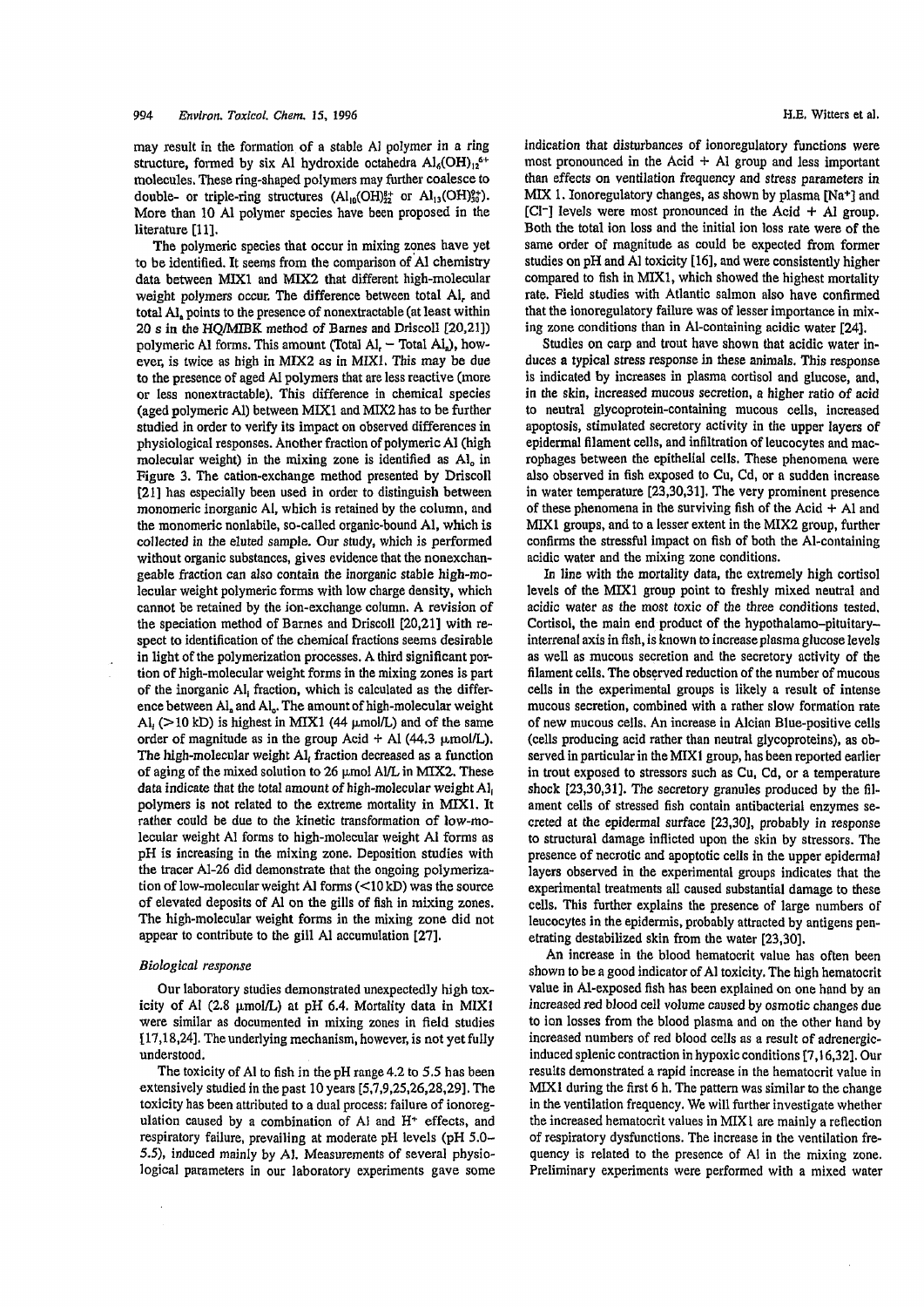Aluminium in mixing zones and toxicity to brown trout *Environ. Toxicol. Chem.* 15, 1996 995

flow of control water and acidic water (without Al). No mortalities or changes in ventilation frequency were observed in brown trout during a 7-d exposure period.

Acute respiratory stress in brown trout (within  $3-6$  h) in MIX1 is suggested thus far as the primary cause of death in our experiments. When mixed experimental solutions were aged (MIX2), ventilation frequency in fish was increased with some delay and lower values were reached. This could explain the low mortality rate. Chemical speciation analyses of Al polymers still must be improved, because they do not yet provide enough evidence for a different pattern of Al polymerization between MIX1 and MIX2 (except for the difference  $AI_r - AI_s$ ), which might support the significantly different response between both groups for several parameters (hematocrit, ventilation frequency, plasma glucose, and cortisol). The ongoing polymerization of Al in mixed solutions, which is the kinetic transformation of low-molecular weight to high-molecular weight Al forms, is suggested to cause interference with respiratory gas exchange [33]. Oughton et al. [27] demonstrated deposits of Al on fish gills in mixed waters as a result of polymerization of lowmolecular weight Al forms. A physical barrier of deposits of Al on the gills due to the polymerization of low-molecular weight forms in the gill microenvironment may interfere with respiration.

Except for the data on hematocrit and ventilation frequency, no experimental evidence is available to identify the primary cause of fish death in mixing zones. Future experiments will need to support the hypothesis that respiratory dysfunction is likely the cause of death, by simultaneous measurements of Al polymerization in mixed water, Al deposition on gills, and additional respiratory parameters in exposed fish.

These experimental studies clearly illustrated that metal toxicity in dynamic systems cannot be derived from the total concentration of the metal (e.g., Al) only. Changes of chemical species, such as through the polymerization process, should be focussed on when waters of different physicochemical quality (pH, temperature, ionic strength) meet at the confluence of rivers or when wastewater is discharged into river systems.

*Acknowledgement*—This study Is part of a joint EC research project supported by the EC programme Environment (Contract EV5V-CT92- 0073). We wish to express our gratitude to J. Patyn for assistance in statistical data analysis and to E. Wuyts for technical help and animal care.

#### REFERENCES

- 1. Beamish, R.J., W.L. Lockhart, J.C. Van Loon and H.H. Harvey. 1975. Long term acidification of a lake and resulting effects on fishes. *Ambio* 4:98-102.
- 2. Schindler, D.W., K.H. Mills, D.F. Malley, D.L. Findlay, J.A. Shearer, T.J. Davies, M.A. Turner, G.A. Linsey and D.R. Cruikshank. 1985. Long-term ecosystem stress: The effects of years of experimental acidification on a small lake. *Science 228:*1395-1401.
- 3. Rosseland, B.O. and A. Henriksen. 1990. Acidification in Norway. Loss of fish populations and the 1000-lake survey 1986, *Sci. Total Environ.* 96:45-56.
- 4. Cronan, C.S. und C.L. Schofield. 1979. Aluminium leaching response to acid precipitation: Effects of high elevation watersheds in the Northeast. *Science* 204:304-306.
- 5. Muniz, I.P. and H. Leivestad. 1980. Toxic effects of aluminium on the brown trout, *Salma trutta. Proceedings,* International Conference on Ecological Impact of Acid Precipitation, Sandefjord, Norway, March 11-14, pp. 320-321.
- 6. Howells, G.D., D.J.A. Brown and K. Sadler. 1983. Effects of acidity, calcium and aluminum on fish survival and productivity— A review. *J. Sci. Food Agric.* 34:559-570.
- 7. Playle, R.C., G.G. Goss and C.M. Wood. 1989. Physiological disturbances in rainbow trout *(Salmo gairdneri*) during acid and

aluminium exposures in soft water of two calcium concentrations. *Can. J. Zool.* 67:314-324.

- 8. Driscoll, C.T., J.P. Baker, J.J.Bisogni and C.L. Schofield. 1980. Effect of aluminium speciation on fish in dilute acidified waters. *Nature* 284:161-164.
- 9. Witters, H.E., S. Van Puymbroeck, J.H.D. Vangenechten and O.L.J. Vanderborght. 1990. The effect of humic substances on the toxicity of aluminium to adult rainbow trout *Oncorhynchus mykiss* (Walbaum). *J. Fish Biol.* 37:43-53.
- 10. Birchall, J.D., C. Exley, J.S. Chapell and M.J. Phillips. 1989, Acute toxicity of aluminium to fish eliminated in silicon-rich waters. *Nature* 338:146-148.
- 11. Driscoll, C.T. and W.D. Schecher. 1988. Aluminium in the environment. In H. Sigel and A. Sigel, eds., *Metal Ions In Biological Systems. Aluminium and Its Role in Biology,* Vol. 24. Marcel Dekker, New York, NY, USA, pp. 59-122.
- 12. Neville, C.M. and P.G. Campbell. 1988. Possible mechanisms of aluminium toxicity in a dilute acidic environment to fingerlings and older life stages of salmonids. *Water Air Soil Pollut.* 42:311—327.
- 13. Playle, R.L. and C.M. Wood. 1989. Water pH and aluminum chemistry in the gill micro-environment of rainbow trout during acid and aluminum exposures. *J, Comp. Physiol. B* 159:539-550.
- 14. Exley, C., J.S. Chappell and J.D. Birchall. 1991. A mechanism for acute aluminum toxicity in fish. *J. Theor. Biol.* 151:417— 428.
- 15. Eeckhaoudt, S. 1994. Morphological and micro-analytical study of gills of fish exposed to aluminum at low pH. Ph.D. thesis. University of Antwerp, Antwerp, Belgium.
- 16. Witters, H.E., S. Van Puymbroeck and O.L.J. Vanderborght. 1991. Adrenergic response to physiological disturbances in rainbow trout, *Oncorhynchus mykiss,* exposed to aluminum at acid pH. *Can. J*, *Fish Aquat. Sci.* 48:414-420.
- 17. Rosseland, B.O., et al. 1992. The mixing zone between limed and acidic river waters: Complex aluminum chemistry and extreme toxicity for salmonids. *Environ. Pollut.* 78:3-8.
- 18. Lydersen, E. A.B.S. Polio, M. Nanndrup Petterse, G. Riise, B. Salbu, F. Kroglund and B.O. Rosseland. 1995. The importance of "in situ" measurements to relate toxicity and chemistry in dynamic aluminum freshwater systems. *J. Ecol. Chem.* 3:357-365.
- 19. Lydersen,E., B. Salbu, A.B.S. Polio and I.P. Muniz. 1990. The influence of temperature on aqueous aluminium chemistry. *Water Alr Soil Pollut.* 51:203-215.
- 20. Barnes, R.A. 1975. The determination of specific forms of aluminium in natural water. *Chem. GeoL* 15:177-191.
- 21. Driscoll, C.T. 1984. A procedure for the fractionation of aqueous aluminium in dilute acidic waters. *Int. J. Environ. Anal. Chem.* 16: 267-283.
- 22. De Man, A.J.M., J.A. Hofman, T.H. Hendriks, F.M.A. Rosmalen, H.A. Ross and T. Benraad. 1980. A direct radioimmunoassay for plasma aldosterone: Significance of endogenous cortisol. *Neth. J. Med.* 23:79-83.
- 23. Iger, Y., R.A.C Lock, H.A. Jenner and S.E. Wendelaar Bonga. 1994. Cellular responses in the skin of carp *{Cyprinus carpio)* exposed to copper. *Aquat. Toxicol.* 29:49-64.
- 24. Poléo, A.B.S., E. Lydersen, B.O. Rosseland, F. Kroglund, B. Salbu, R.D. Vogt and A. Kvellestad. 1994. Increased mortality of fish due to changing Al-chemistry of mixing zones between limed streams and acidic tributaries, *Water Air Soil Pollut.* 75:339-351.
- 25. Wood, C.M. 1989. The physiological problems of fish in acid waters. In R. Morris. E.W. Taylor, D.J.A. Brown and J.A. Brown, eds., *Acid Toxicity and Aquatic Animals.* Society for Experimental Biology Seminar Series 34. Cambridge University Press, Cambridge, UK, pp. 125-152.
- 26. Hutchinson, N., K. Holtze, J. Munro and T. Pawson. 1987. Lethal responses of salmonid early life stages to  $H^+$  and Al in dilute waters. *Ann. Soc. R. Zool. Belg.* 117:201- 214.
- 27. Oughton, D., B. Salbu and H.E. Bjornstad. 1992. Use of an aluminium-26 tracer to study the deposition of aluminium species on fish gills following mixing of limed and acidic waters. *Analyst* 117:619-621.
- 28. Witters, H.E. 1986. Acute acid exposure of rainbow trout, *Salmo gairdneri* Richardson: Effects of aluminium and calcium on ion balance and haematology. *Aquat, Toxicol.* 8:197-210.
- 29. Verbost, P.M., F.P.J.G. Lafebcr, F.A.T. Spanlngs, E.M. Aarden and S.E. Wendelaar Bonga. 1992. Inhibition of Ca2+ uptake in freshwater carp. *Cyprinus carpio* during short-term exposure to aluminium. *J. Exp. Zool.* 262:247-254.
- 30. Iger, Y., H.A. Jenner and S.E. Wendelaar Bonga. 1994. Cellular